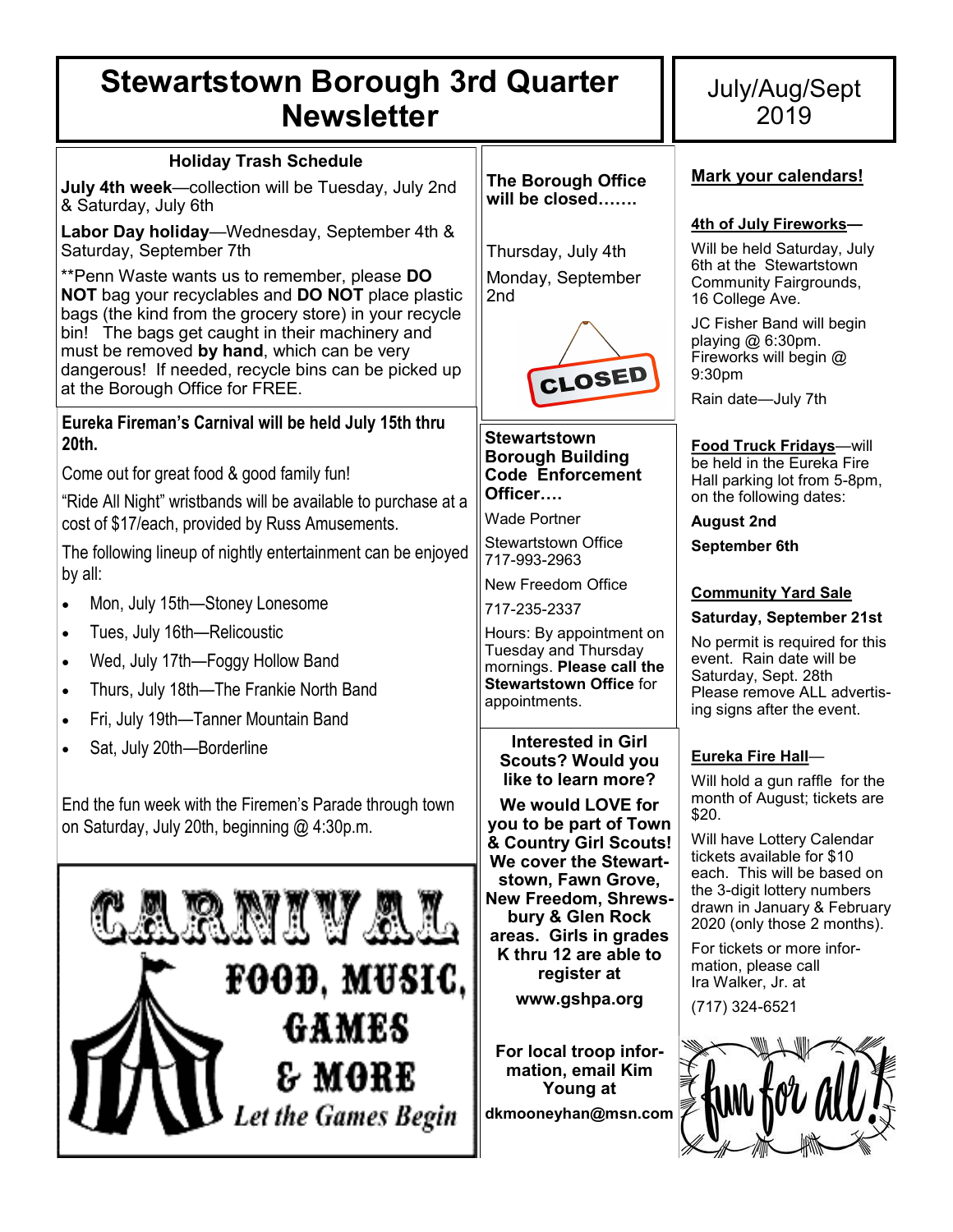Looking for fun summer events to keep the kids occupied? Check out what York County Libraries & Mason Dixon Library have planned……..

- July 15th—"Rocketing Reptiles"—Jesse Rothacker & his rescued reptiles from the Forgotten Friends Reptile Sanctuary will be at Mason Dixon from 10:30-11:30a.m.
- August 1st—Young at heart, but technically challenged? Mason Dixon's Tech Time Specialist will be on hand from 1:30-3:15p.m. to offer assistance with the library's in-house technology, as well as your own devices, such as smart phones, tablets, e-readers, & laptops/computers. Questions can be asked on downloading books, protecting your devices, fixing errors & more!
- August 7th—"Human Solar System" with Jeri Jones—involving the audience, this scale model of our Solar System will feature participants dressing in respective costumes to represent each planet, the Sun, a comet, a dwarf planet and several asteroids. Each celestial body will be introduced and Jeri will present several highlights about each as the person takes their place in the solar system. We will understand just how small we are in our galaxy!
- · September 6th-Purse Bingo will be held @ Kennard Dale H.S. Cafeteria. Doors open @ 5:30p.m.; Bingo begins @7p.m.
- Mondays in September (9th, 16th, 23rd & 30th) from 10:30-11:30a.m.—Preschool Story Time
- September 19th & 26th from 10:30-11:30a.m.—Baby Time (stories, music & finger plays for 1 & 2 y/o)
- Every Saturday (began June 22nd) from 9:30-3:30p.m. Arthur Hufnagel Library in Glen Rock (32 Main St.) will hold a "Family Block Party". Stop in anytime throughout the day for this workshop-type event. Free play for all ages, using Magnatiles, Legos, wooden blocks, plastic blocks, car-building kits, a Robot kit & more!
- More events at other library locations can be found at www.yorklibraries.org

## **Annual Water Quality Report—**

The annual CCR (Consumer Confidence Report) can be viewed on the home page of the Stewartstown Borough website at www.stewartstown.org.

This report contains important information about the source and quality of your drinking water. Copies are available for pickup at the Borough Office or call 993-2963 to have one mailed to your home.

Este informe informacion importante acerca de su aqua potable. Haga que alguien lo traduzca para usted, o hable con alguin que lo entienda. This report contains important information about your drinking water. If necessary, have someone translate it for you, or speak to someone who understands it.

'Tis the season for being outside and enjoying summer! If you have pets and walk them about town or at the Hopewell Area Fairgrounds, please be courteous and keep them on a leash at all times and clean up after them! We want everyone to enjoy the playground facilities, but some may have a fear of dogs. And no one is a fan of stepping in a pile of dog p\*\*p! This is outlined in our Nuisance Ordinance 2010-4, Section 6 and violators of the Ordinance can be fined!

Thank you for your understanding & courtesy!

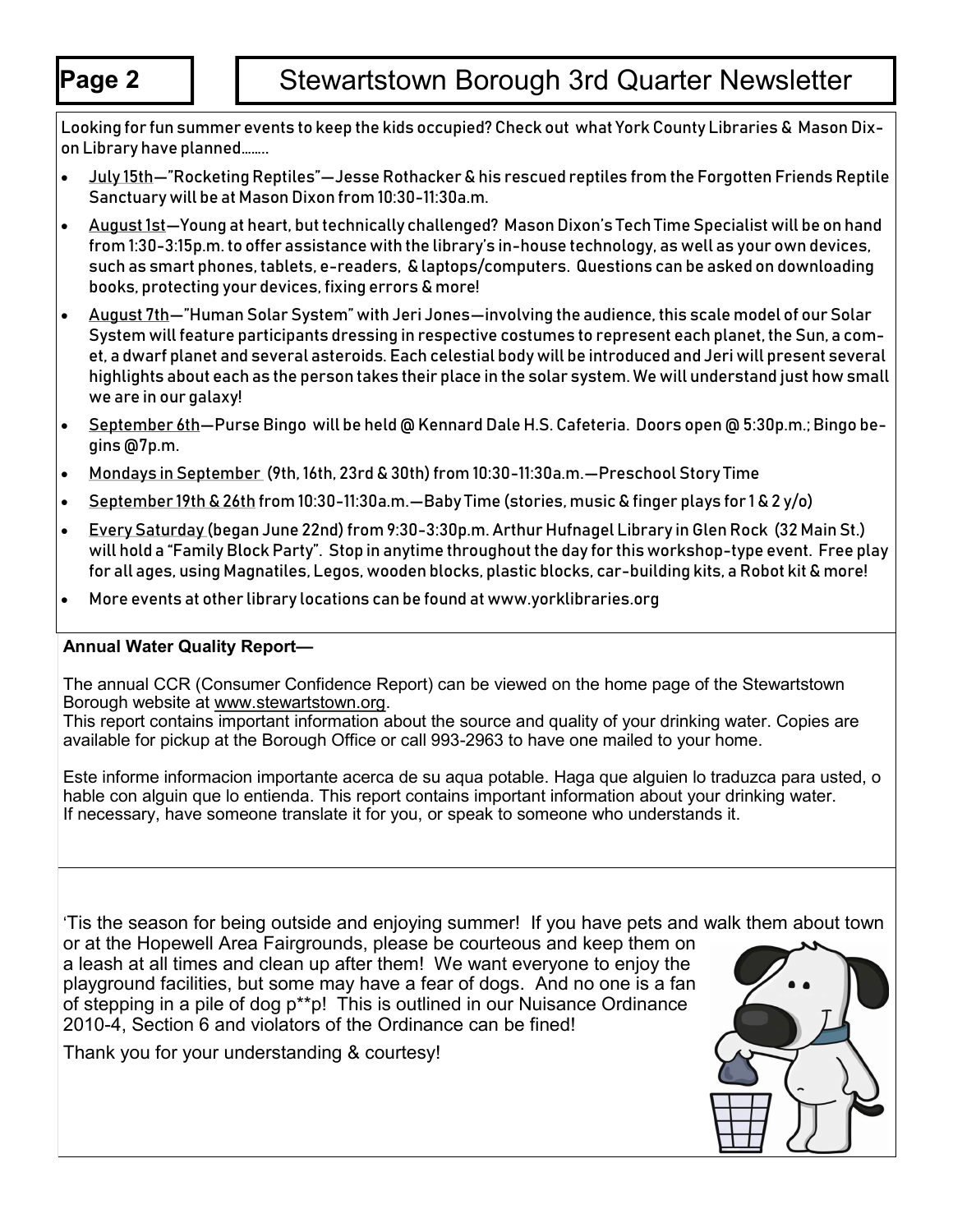# **Stewartstown Borough 3rd Quarter Newsletter**

## **Real Estate Tax Collection**

All collections will be received at the Stewartstown Borough building—6 N. Main Street (side entrance) on the following days:

- Tuesday, August 20th from 6-7pm
- Wednesday, August 21st from 3:30-4:30pm
- Thursday, August 22nd from 10-11am
- Tuesday, August 27th from 6-7pm
- Wednesday, August 28th from 3:30-4:30pm
- Thursday, August 29th from 10-11am
- If making installment payments, the first payment **must be** received by August 15th, 2019

If you cannot make the above-scheduled dates/times, please mail your payments to:

Sandra Mitchell, Tax Collector **Any questions? Please call (717)993-6334** 

PO Box 455 Monday-Friday, 2-4pm

Stewartstown, PA 17366

\*\**Checks should be made payable to "Sandra Mitchell, Tax Collector" (please include "Tax Collector" on the check)* \*\*If your account is in escrow, check with your mortgage company to verify they need the bill & send the Tax Collector copy ONLY!

**Interested in serving your community? There are vacancies on the following Boards/Committees. All these meetings are held at the Borough Office at 6 N. Main Street and you must be a Borough resident to serve.** 

- **Zoning Hearing Board**—Zoning Hearings are held the 3rd Thursday of each month @ 7:00p.m. on an as-needed basis.
- **Sewer & Water Authority**—Authority meetings are held the 3rd Wednesday of each month @ 7:00p.m.
- **Planning Commission**—Planning Commission meetings are held the 3rd Tuesday of each month @ 7:00p.m., on an as-needed basis.

If interested in any of the above, please email borough@stewartstown.org

## **Borough bills getting lost in the mail?**

**Are you receiving delinquent notices for Borough bills because you "just can't remember where you laid the bill" and now it's past due?**

**Need one less thing to worry about?**

**Answering "yes" to any of these questions means you could benefit from our automatic bill pay system. Call the Borough Office & ask for Stacy. All that's needed is the bank name, routing number & account number of the account you want the payment to come from. You'll still receive a bill each month marked "Auto Pay", along with the amount, so you know how much will be drafted on or around the due date of the bill.** 

**If you don't want the automatic bill pay option, but would like to sign up for e-billing to have your Borough bills emailed to you AND have the ability to pay and/or view all your bills,** 

**go to our website, www.stewartstown.org and click on the link under "Online Bill Pay". You'll need your account # and CID #, found on all monthly bills from us.** 

**Please note, any payments with a credit/debit card are charged a \$3 fee, but payments made with a checking or savings account are FREE!**